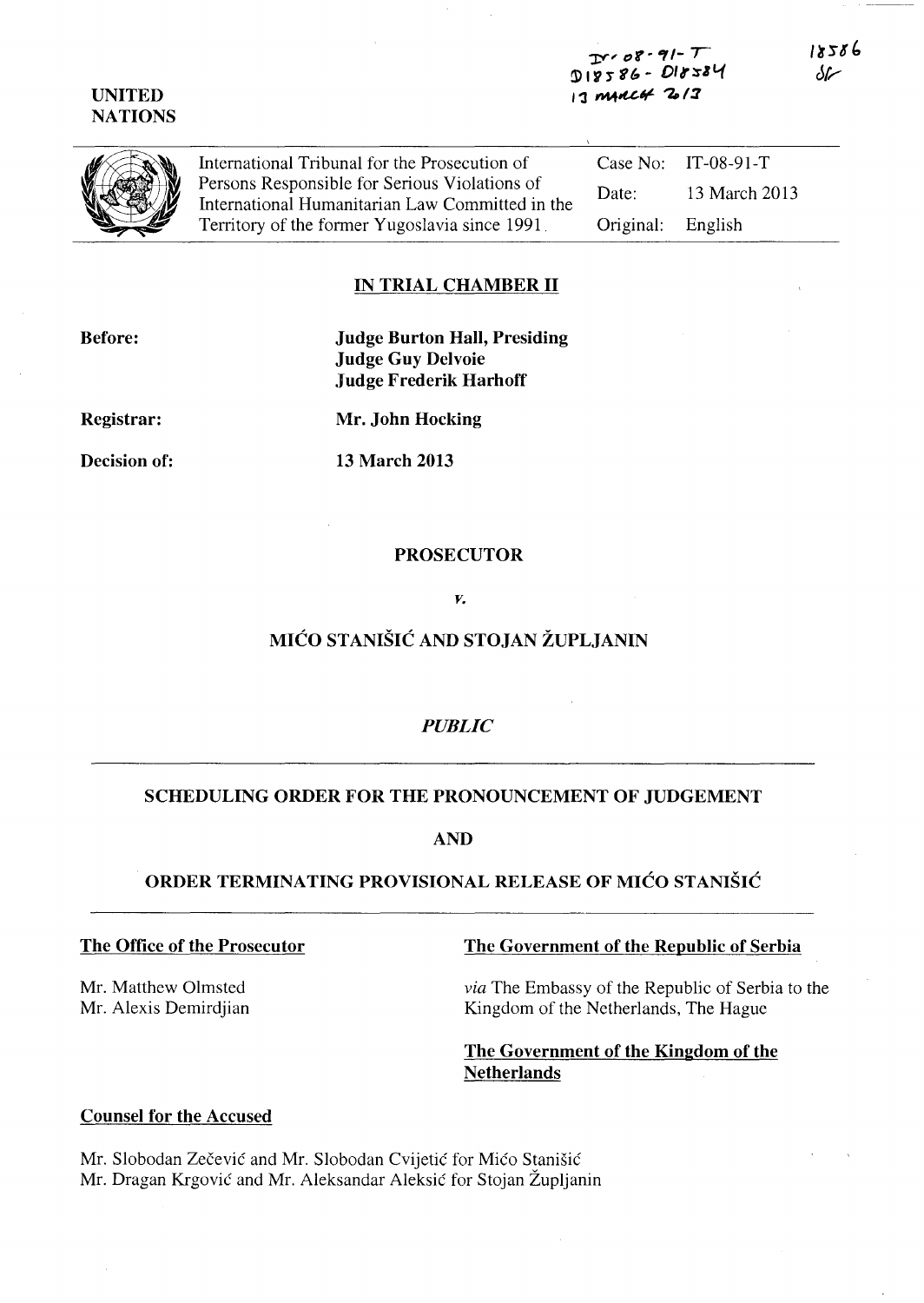**TRIAL CHAMBER II** ("Trial Chamber") of the International Tribunal for the Prosecution of Persons Responsible for Serious Violations of International Humanitarian Law Committed in the Territory of the former Yugoslavia since 1991 ("Tribunal");

**NOTING** the Final Trial Briefs of the parties, filed confidentially on 14 May 2012, with public redacted versions available on 12 July 2012;

**NOTING** that the closing arguments were delivered pursuant to Rule 86 of the Rules of Procedure and Evidence of the Tribunal from 29 May to 1 June 2012;

**NOTING** that, on 1 June 2012, the Presiding Judge declared the hearing closed and adjourned the trial to allow the Trial Chamber to deliberate in private pursuant to Rule 87;

**NOTING** that, on 6 June 2012, the Trial Chamber granted Mićo Stanišić provisional release for a period of three calendar months and that this provisional release was thrice extended on 27 August 2012, 19 November 2012, and 21 February  $2013$ ;

**RECALLING** that the Decision of 21 February 2013 ordered that the provisional release of Mićo Stanišić was to expire on 6 June 2013, "unless otherwise decided in the meantime";<sup>2</sup>

**RECALLING** the guarantee provided by the Government of the Republic of Serbia on 19 April 2012 that it would undertake to comply with all orders of the Trial Chamber "so that the Accused [would] appear before the [Tribunal] *at any time*";<sup>3</sup>

**PURSUANT TO** Articles 20 and 29 of the Statute and Rules 54, 65, and 98 *ter* of the Rules of Procedure and Evidence,.

**HEREBY SCHEDULES** the pronouncement of the Judgement in the present case to take place on Wednesday, 27 March 2013, at a time and in a Courtroom to be decided;

**ORDERS** Mićo Stanišić to return to the United Nations Detention Unit by Friday, 22 March 2013, thereby terminating his provisional release;

 $-25 - 1$ 

Decision Granting Mićo Stanišić's Request for Provisional Release, 6 June 2012, para. 27 ("Decision of 6 June 2012"); Decision Granting Mićo Stanišić's Request for an Extension of Provisional Release, 27 August 2012 ("Decision of 27 August 2012"); Decision Granting Mićo Stanišić's Second Motion for an Extension of Provisional Release, 19 November 2012 ("Decision of 19 November 2012"); Decision Granting Mićo Stanišić's Third Motion for an Extension of Provisional Release, 21 February 2013 ("Decision of 21 February 2013").

 $2^2$  Decision of 21 February 2013, para. 13.

 $3$  Mr. Stanišić's Motion for Provisional Release, 27 April 2012, Confidential Annex B, p. 2 (emphasis added).